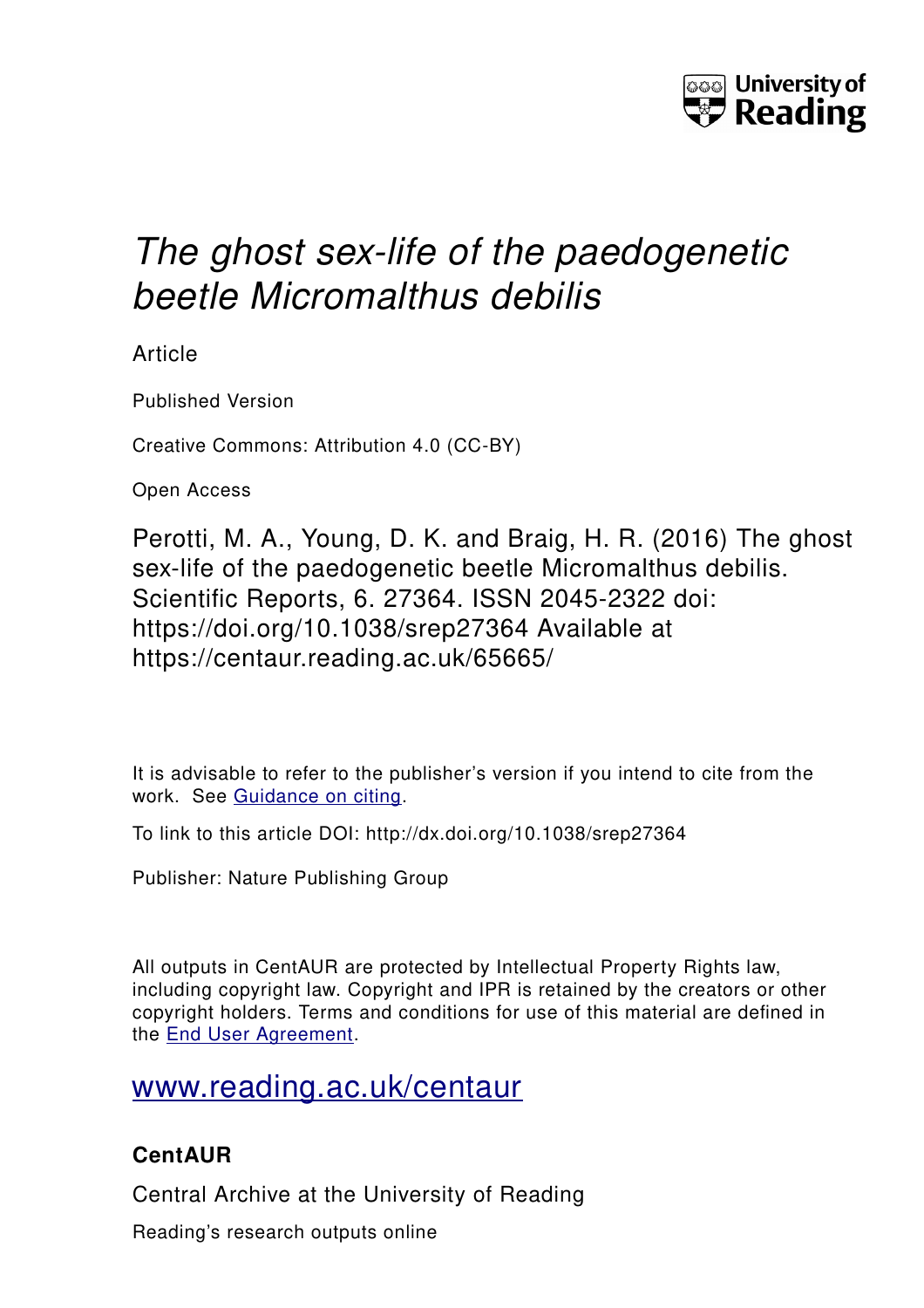# SCIENTIFIC REPERTS

Received: 09 February 2016 accepted: 12 May 2016 Published: 07 June 2016

# **The ghost sex-life of the OPENpaedogenetic beetle** *Micromalthus debilis*

**M.Alejandra Perotti<sup>1</sup>, Daniel K.Young<sup>2</sup> & Henk R. Braig<sup>3</sup>**

**Genetic and sexual systems can be evolutionarily dynamic within and among clades. However, identifying the processes responsible for switches between, for instance, sexual and asexual reproduction, or cyclic and non-cyclic life histories remains challenging. When animals evolve parthenogenetic reproduction, information about the sexual mating system becomes lost. Here we report an extraordinary case where we have been able to resurrect sexual adults in a species of beetle that reproduces by parthenogenetic paedogenesis, without the production of adults. Via heat treatment, we were able to artificially induce adult beetles of** *Micromalthus debilis* **in order to describe its pre-paedogenetic mating system. Adults showed a highly female biased sex ratio, out-breeding behaviour, and sex-role reversal. Paedogenetic larvae of** *Micromalthus* **are infected with the endosymbiotic bacteria** *Rickettsia* **and** *Wolbachia***. Clear signs of vestigialization in adults are concurrent with the loss of adults. Our data suggest an ancient female sex ratio bias that predates the loss of adults, perhaps associated with endosymbionts. We propose a model for the transition from a haplodiploid cyclical parthenogenetic life history to parthenogenetic paedogenesis. Paedogenetic development induces a new mechanism of sex ratio bias in midges, wasps and beetles.**

Insects display an extraordinary richness of genetic and sexual systems. At least eight genetic forms of thelytokous parthenogenesis have been described, haplodiploidy is dominant in solitary and social Hymenoptera, hermaphroditism in scale insects, androgenesis is widespread in stick insects, and no less than four variations of hybridogenesis have been reported in ants<sup>[1](#page-8-0),[2](#page-8-1)</sup>. As such, we now have a growing appreciation that genetic and sexual systems are far more dynamic than once thought. Attempts to provide a theoretical framework for explaining the evolution of genetic and sexual systems have revolved around the ideas of genomic conflicts, including those arising from selfish genetic elements, particularly between hosts and their endosymbionts<sup>3-6</sup>.

However, testing such hypotheses remains a major challenge. First, many of the species of interest share suites of characters that are often highly correlated (such as inbreeding, skewed sex ratios, or the presence of endosymbionts), making it difficult to identify cause and effect or eliminate third-variable problems such as the combina-tion of two or more selfish genetic elements in one host<sup>[7](#page-9-1)</sup>. Second, many of these traits make the organisms cryptic or hard to study by conventional means; they are typically not conventional "lab-rat" insects. Third, some species are monotypic, they are the only species in a genus or even family, making formal comparative analyses difficult or hard to interpret. Finally, all three of these challenges together make reconstructing the order in which traits evolved–crucial to disentangling cause and effect–extremely difficult.

Understanding the shifts to parthenogenesis can be particularly problematic, as asexuality by definition removes many of the traits associated with the mating system–including males–all at once. This can make reconstructing ancestral states problematic, compounding the difficulties of assigning cause and effect.

Here we report a remarkable experiment in which we recreated the lost adult stages in the beetle *Micromalthus debilis* LeConte, an insect with a bizarre sexual system.

Micromalthus is considered native to North America<sup>[8](#page-9-2)</sup>, and is the only extant species of the ancient family Micromalthidae. The larvae bore in wood and are associated with fungal near-red-rot. It combines haplodiploidy, uni-oviparity for males (one male egg is laid at a time), poly-viviparity for females (several female larvae are delivered at a time), and internal and external matriphagy (consumption of the mother by the offspring). Larvae

<sup>1</sup>School of Biological Sciences, University of Reading, Reading, RG6 6AS, UK. <sup>2</sup>Department of Entomology, 1630 Linden Drive, University of Wisconsin, Madison, WI 53706, USA. <sup>3</sup>School of Biological Sciences, Bangor University, Bangor, LL57 2UW, UK. Correspondence and requests for materials should be addressed to M.A.P. (email: [m.a.perotti@reading.ac.uk\)](mailto:m.a.perotti@reading.ac.uk)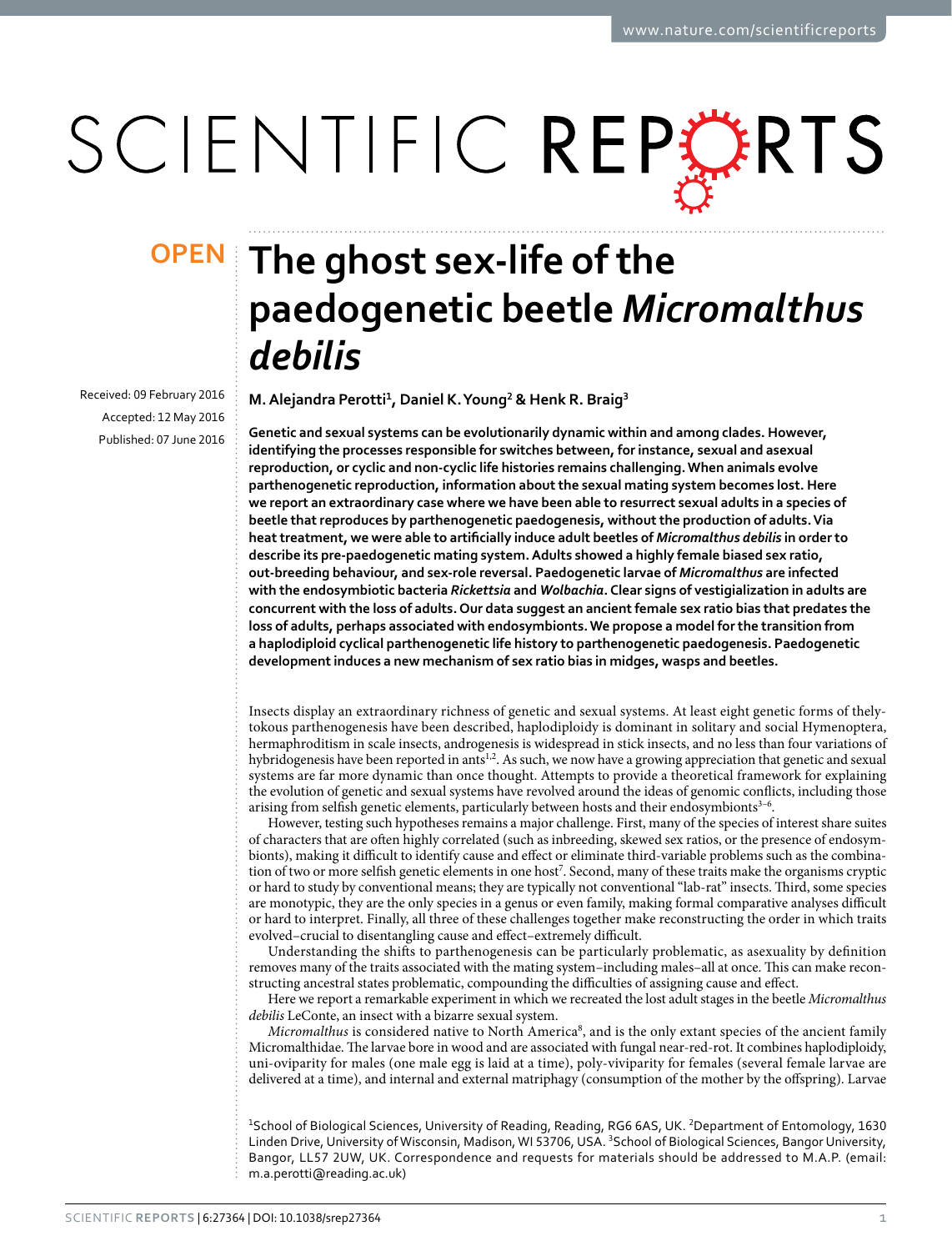

<span id="page-2-0"></span>**Figure 1. Evolution of the life cycle of** *M. debilis***.** Bottom left: green arrows show the present time obligate paedogenetic life cycle, where viviparous 1<sup>st</sup> instar female larvae or triungulins are the legged, migratory stage. Bottom right: yellow arrows indicate rare, relic development of a male larva, where the oviparous 1<sup>st</sup> instar male larva is legless. The male larva is under present conditions a developmental dead end. Top: red arrows show the rare development of adults induced through exposure to extreme heat. Adults are no longer reproductively functional; they were part of the ancestral cycle of sexual and asexual reproduction.

display sexual dimorphism. *Micromalthus* reproduces exclusively by larval thelytoky or paedogenesis (partheno-genetic reproduction of the female larval stage) ([Fig. 1\)](#page-2-0), and males are generally absent<sup>9-13</sup>. Despite its extraordinary features, there is a huge gap in research on *Micromalthus*. Only five experiments have been carried out in the past 100 years<sup>9–13</sup> with the most recent on surveys of its associated microflora<sup>[14](#page-9-4)</sup>. Constraints associated with working on this species range from its microscopical size and the uncertainty in finding wild colonies, to the dependency on micromanipulation of wood fragments to isolate living specimens.

Some authors have based their understanding of the *Micromalthus* life cycle on an opinion paper, assuming the adults are fertile<sup>15</sup>. The entire experimental literature, however, states that adults are sterile. Pollock and Normark, for example, reported that adults mate based on an incorrect observation of Barber<sup>12</sup>. Indeed, Barber observed two adults mounting, but after careful examination of the specimens by an expert in aedeagi (male intromittent organ) of beetles, both individuals were confirmed to be female. Barber was therefore the first who observed female-female mounting in beetles<sup>12,16</sup>.

This is the first experiment aiming to quantify *Micromalthus* ghost adults and their sex ratios and unravel clues on their past mating practices. To begin piecing together the ancestral mating system of *Micromalthus*, we used heat-treatment that led to the production of adults. We were interested in addressing several questions. What are the sex ratios in paedogenetic larvae and in heat-treated adults of *Micromalthus*? Sex ratio can be critical in hypothesizing the ancestral mating system. Strongly female-biased adult-operational-sex ratios are indicative of inbreeding and local mate competition<sup>17</sup>. Is there any observable mating behaviour expressed by the "resurrected" adults? Are heat-induced adults fit to mate? Mating behaviour can inform us about the level of mating competition, sex role observations and the extent of mating with kin. Finally, to what degree is *Micromalthus* associated with intracellular sex ratio distorters? Endosymbionts have been shown to play a role in shifts between genetic and sexual systems and in shaping host behaviour.

#### **Results**

**Sex ratios of paedogenetic larvae.** One fully examined colony contained 5,140 mature cerambycoid larvae and occupied a volume of ~25 cm<sup>3</sup>. The sex ratio of paedogenetic larvae of the 2 cm<sup>3</sup> subsamples was highly female biased. Male producer larvae were rarely found and only a single egg was recovered. In all instances, the sex ratios were massively biased toward females (Binomial test,  $P < 0.001$ ; [Table 1](#page-3-0) and S1).

Heat treatment did not influence larval sex ratios. For all 36 subsamples of paedogenetic populations not exposed to HT (including controls), the mean sex ratio was  $0.0043$  (SD = 0.005) (generalized linear model: Wald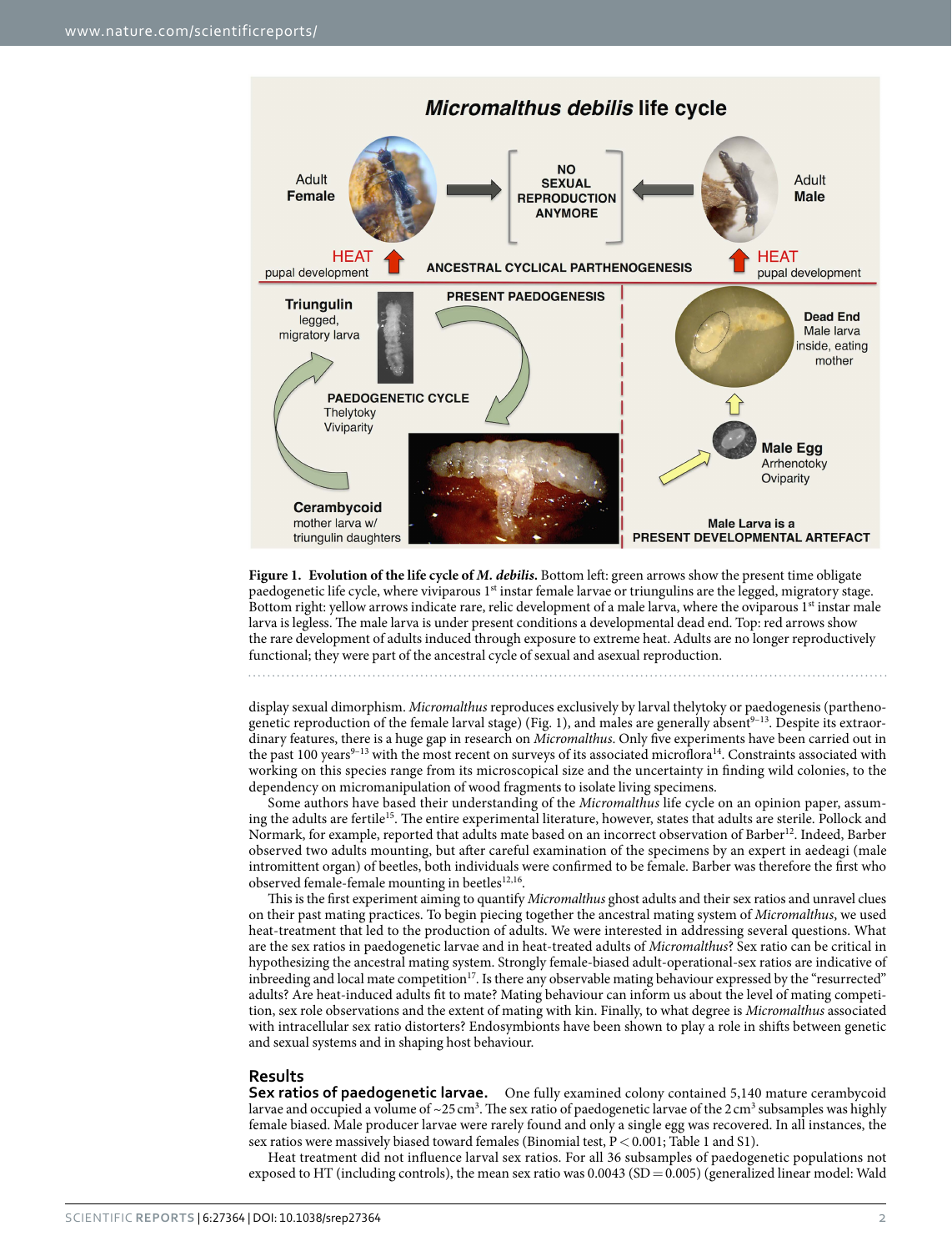<span id="page-3-0"></span>

|             | <b>HT Treatment and Controls</b> |           |                         |             |           |                       |
|-------------|----------------------------------|-----------|-------------------------|-------------|-----------|-----------------------|
|             | <b>Before</b>                    |           |                         | After       |           |                       |
|             | <b>FF</b>                        | <b>MM</b> | <b>SEX RATIO</b>        | FF          | <b>MM</b> | <b>SEX RATIO</b>      |
| Grand Total | 5,007(213)                       | 24(1)     | $0.0046 \, (\pm 0.005)$ | 2,521(64)   | 10(0)     | $0.002 \ (\pm 0.004)$ |
| Treatments  | 2,502(226)                       | 11(1)     | $0.0044 \ (\pm 0.005)$  | 8(0)        | $\theta$  |                       |
| Controls    | 2,505(210)                       | 13(1)     | $0.0046 \, (\pm 0.006)$ | 2,513 (214) | 10(1)     | $0.004 \ (\pm 0.006)$ |

**Table 1.** Sex ratio of paedogens. Total number of females FF, total number of males MM ( $N_{samples} = 24$  for Total and 12 for Treats and Controls; Median indicated between brackets), and averages of sex ratio [MM/(FF+MM)] obtained from each set of sub-samples (N*samples*=24 and 12; SD indicated between brackets).

<span id="page-3-1"></span>

| Location/Origin | FF       | <b>MM</b> | <b>SEX RATIO</b>      |  |
|-----------------|----------|-----------|-----------------------|--|
| $2[n=46]$       | 483(7)   | 4(0)      | $0.005 \ (\pm 0.02)$  |  |
| $3[n=14]$       | 224(11)  | 37(0)     | $0.135 \ (\pm 0.28)$  |  |
| $4[n=2]$        | 47(24)   | $\Omega$  |                       |  |
| $5[n=13]$       | 246(12)  | 18(0)     | $0.049 \ (\pm 0.11)$  |  |
| Grand Total     | 1,000(9) | 59(0)     | $0.037 \, (\pm 0.13)$ |  |

**Table 2. Adults that emerged from the wood of four locations after the heat and drought treatment (HT), except for the control.** There were four Locations from which adults were counted [Number of emergences are indicated in square brackets]. Males and females were counted (Median indicated between brackets). Averages of sex ratio [MM/(FF+MM)] were obtained for each location or origin of the wood (SD indicated between brackets).

 $\chi^2_{\rm I}$  = 794.747, P < 0.001). Sex ratios Before and After HT (Sets 1 and 2) were not significantly different, neither by location (Table S1)(Wilcoxon Signed Rank test, P = 0.678; and for normal distribution, Kolmogorov-Smirnov test,  $Z_{11}$  = 0.941, P = 0.283; and  $t_{11}$  = 0,313, P = 0.760). However, there was a significant sex ratio difference in Before and After HT between Locations 2 and 3 (generalized linear model: Wald  $\chi^2_{\,\,I}$  = 159, P < 0.001).

Heat treatment did have a very detrimental impact on the number of larvae, killing the great majority of cerambycoids.

**Sex ratios of ghost adults.** Heat and drought treatment resulted in a slight decrease of the extremely female bias: 1,000 females, 59 males ([Table 2](#page-3-1)). Nine individually counted populations yielded a maximum of 200 and a minimum of nine adults/population (patch). The mean sex ratio across 75 adult-emergence days averaged 0.036 (SD = 0.14; N = 75), clearly all highly significantly different to 0.5 (all P < 0.001). Analyses from all four locations also showed a highly female bias, significantly different to 0.5 [\(Table 2](#page-3-1)), albeit with significant heterogeneity across the four locations ( $\chi^2$ <sub>3</sub> = 61.17, *LR*<sub>3</sub> = 64.52; P < 0.001). Comparisons of larval and adult sex ratios used the only datasets available for paired comparisons across locations, and no difference was found in sex ratio  $(P=0.109;$  Table S2).

During the behavioural experiments it was found that females rejected 'related' males-males from the same patch; therefore, the operational sex ratio was corrected to an "outbreeding operational sex ratio" (OOSR). The resulting OOSR was 0.057 (SD = 0.014), still highly female biased. Pre-mating dispersal involved males flying a short distance towards another nearby population with 'unrelated' (other patch) females (data not shown).

Each day, males and females emerged synchronously. The emergence period never lasted more than 45 minutes, with adult production commencing only when a peak temperature of 55 °C was reached. From a single colony, all emerging females walked to the most exposed area. They moved as a group, constantly walking and touching each other with their antennae (Movie S1). Most males displayed their aedeagus as soon as they emerged from the wood. They were unfit, sick or incapacitated; only 17 of 59 adult males matched the fitness of the majority of females and these 17 were selected for the behaviour experiments (Table S3).

**Mating behaviour of ghost adults.** Adult male and female *Micromalthus* exhibited a range of sexual behaviours. Females preferred to mate with males from logs other than their natal log. Most notably, in the mixed sex groups (Same Patch and Unrelated), the patterns of sexual behaviour suggested sex-role reversal. Females initiated mating with unrelated males, competed for access, and actively mounted males. Females mounted the male, sometimes piling with up to five females at a time. In such cases, females tried to dislodge the others with their mandibles, which are otherwise used to bore tunnels in the wood. Damage to a male's genitalia was observed once. Two females, larger than the male, everted a grasping organ formed from a pair of sharp valves located at the edge of the muscular *bursa copulatrix* (Fig. S1). The valves could move to grasp the aedeagus. Damage to the male occurred after a failed copulation attempt when the female dismounted the male while still holding on to part of his genitalia; consequently, the male lost one of its parameres.

Sexual behaviour significantly varied amongst the three experimental settings: females from the same patch, females from unrelated patches, and control females ([Fig. 2](#page-4-0)). When males were present (Experiment 1: Same Patch; Experiment 2: Unrelated), females were far more likely to reject males (behaviour A) coming from the Same Patch (likelihood ratio test: *LR<sub>1</sub>*=275.91, *P*<0.001); females were also more likely to mount (behaviour D)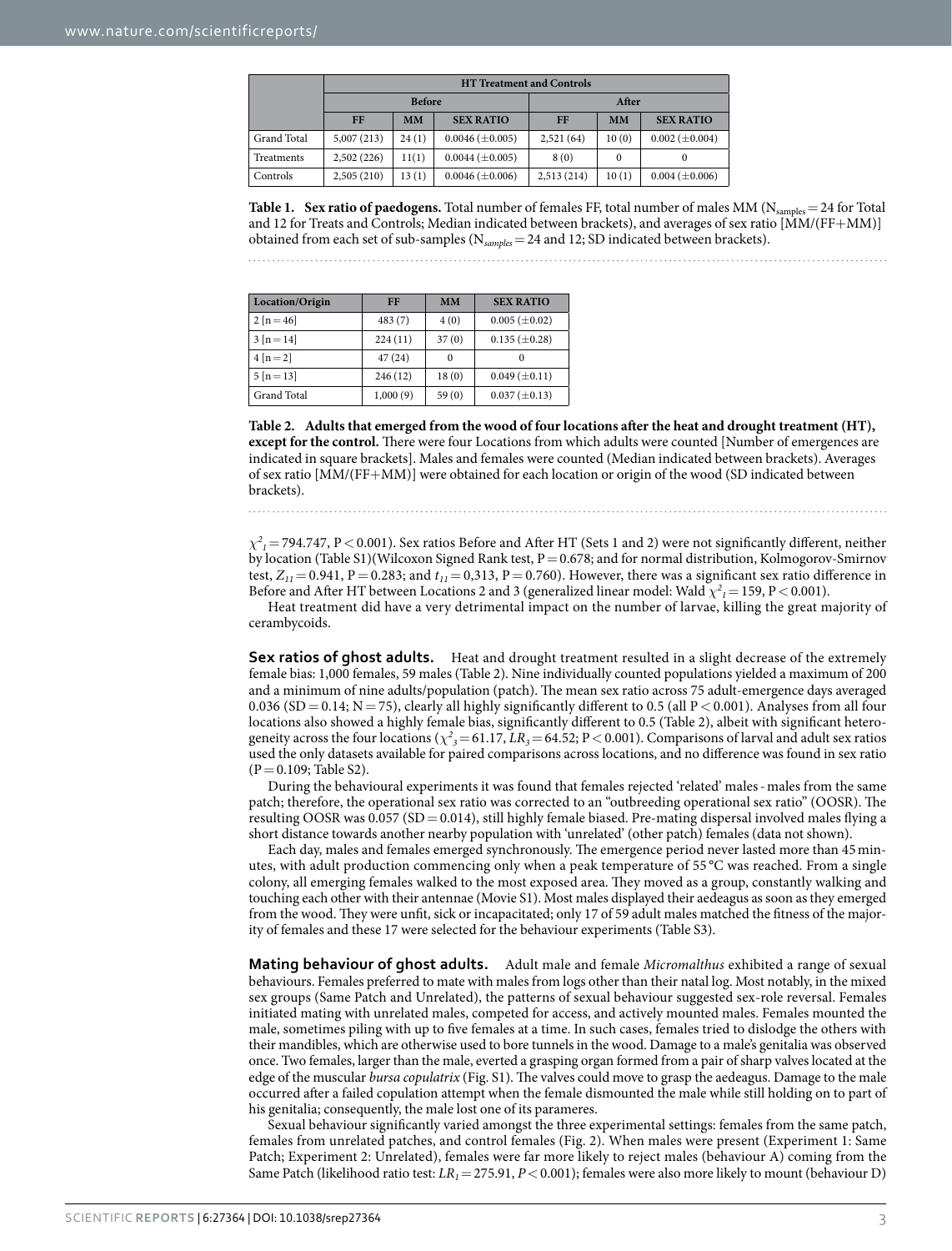

<span id="page-4-0"></span>

an Unrelated male (*LR<sub>1</sub>*=206.68, *P*<0.001). However, female dance (behaviour C) was more likely to occur with males from the Same Patch  $(LR_1 = 47.71, P < 0.001)$ . Across all three experimental settings, the occurrence of female-female mounting (behaviour B) did not vary with the presence or absence of males  $(LR_2=1.74, P=0.42)$ whilst the occurrence of female-female fights (behaviour E) did increase if males were present and those males were from a different patch (*i.e.* the most favoured males;  $LR_2 = 176.96$ ,  $P < 0.001$ ; [Fig. 2](#page-4-0)).

Female-male mounting (behaviour D) differed between localities 2 and 3 (GLMM,  $Z_1 = 4.46$ ,  $P < 0.001$ ), while female-female fights (behaviour E) showed significantly different performances between three localities (GLMM, L2 *Z1*=−3.25, *P*<0.001; L3 *Z1*=3.94, *P*<0.001; L5, *Z1*=3.25, *P*<0.001).

Adults were unable to copulate, and none of the 1,000 adult females was able to lay an egg or to produce progeny, either by sexual or parthenogenetic reproduction.

Life span, anatomy and physiology of ghost adults. The average life span of adult females was 148.22 hours; approximately six days (SD = 23.43, N = 23) and much shorter in males 12.92 hours (SD = 10.58,  $N = 12$ ).

All adult females ( $N=1,000$ ) and males ( $N=59$ ) were investigated for any signs of developmental abnormalities or vestigialization. Externally, deformed antennomeres were observed in five individuals and widespread asymmetry (supernumerary antennomeres) was observed in 20 of 60 females. Internally, the majority of organs of 265 specimens (¼ of adults) were reduced to not more than one third of their original size when fully developed or were completely missing, such that the thorax and abdomen looked nearly empty and transparent under a stereomicroscope. Nine of the empty females looked disabled, showing no movement and all died within 24 hours. When dissected, the thorax and abdomen of empty individuals  $(N= 10)$  were virtually devoid of organs. Many carried only a thin layer of what resembled fat body and the paired neural cord, both attached to the integument.

In all dissected females that exhibited no apparent degeneration, the spermatheca (receptacle where sperm is stored) was either reduced, vestigial, or absent altogether. Oocytes did not reach maturation in any of the females, including those that had mounted males.

**Endosymbiotic bacteria.** Two major endosymbionts were found and they varied in prevalence. Our rDNA 16S and *wsp*A analyses identified *Wolbachia pipientis* in three of 62 larvae, while rDNA 16S analysis identified *Rickettsia bellii* in all larvae examined. This was confirmed by FISH analysis in cerambycoid larvae of *Micromalthus* (Fig. S2). No endosymbiont was amplified by PCR or observed by FISH in the ovaries of the dissected adult females, all of which were induced by the heat treatment.

#### **Discussion**

We were able to induce the production of adults in the paedogenetic beetle *Micromalthus debilis*. Heat treatment can lead to the production of adults, which are otherwise rarely seen in natural and laboratory populations. Heat treatment was originally suggested by Barber<sup>12</sup>; later Scott<sup>[11](#page-9-9),[18](#page-9-10)</sup> experimented on colonies and obtained only a few larval males and adult females. We were able to induce both female and male adults. Heat treatment is a universally recognized method to override mutations in viruses, prokaryotes and eukaryotes<sup>19-21</sup>. Phenotype and sometimes life cycle attributes change between a normal low, permissive temperature and a defined high, non-permissive temperature. The molecular mechanism that regulates the formation of adults in *Micromalthus* might have acquired missense mutation(s) that now prevent the formation of adults under physiological or permissive temperatures. *Micromalthus* is the first paedogenetic insect species that has been systematically exposed to defined high temperature regimes. We think it plausible that the metamorphosis from larvae to adults is controlled by a very limited number of genes that mutated. The precocious activation of the ecdysone receptor and ultraspiracle in paedogenetic gall midge larvae are sufficient to induce the development of ovaries within the larval instars<sup>22</sup>. Metamorphosis being regulated by very few genes would facilitate the selection for the paedogenetic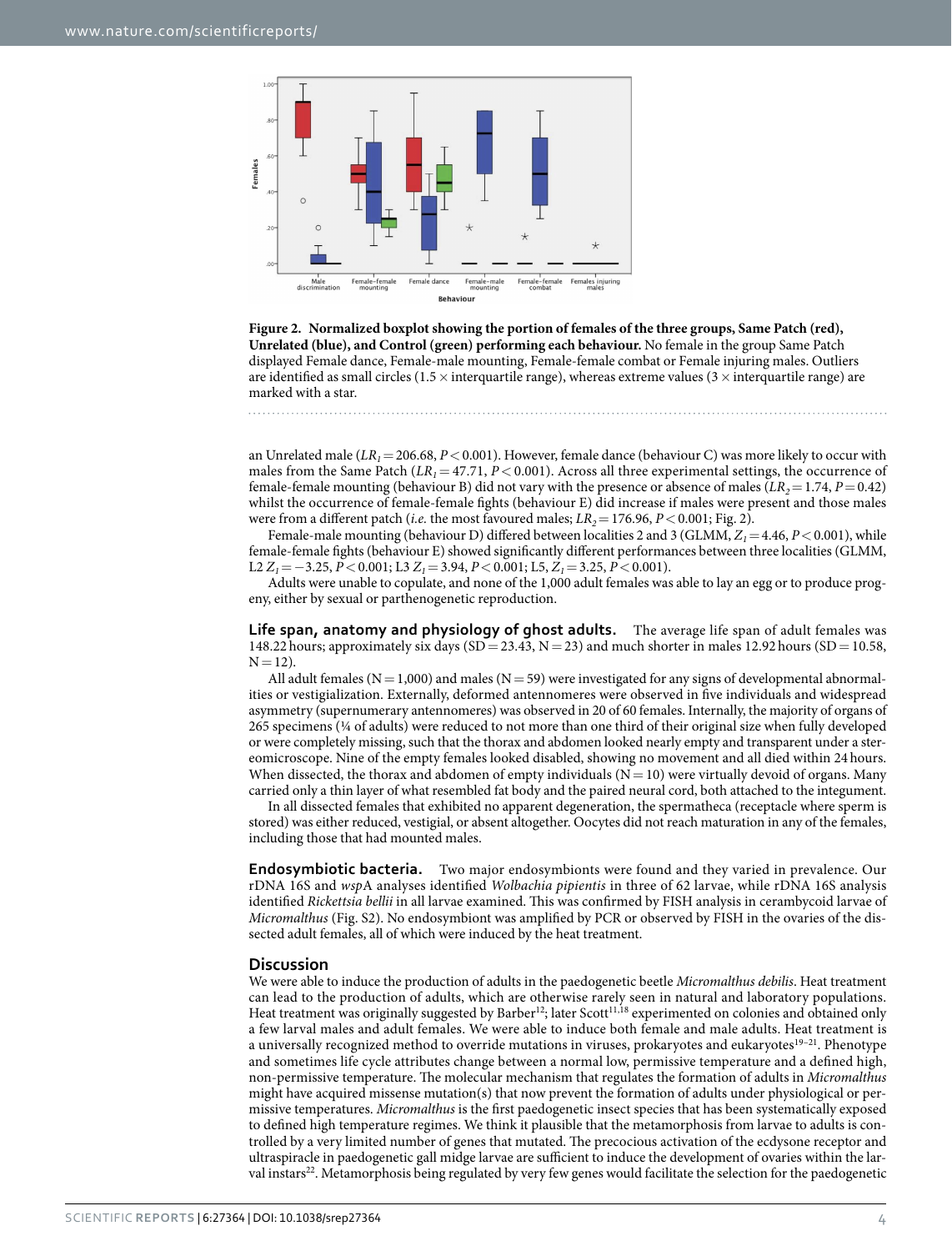phenotype. One could argue that high temperature, for example at the height of summer, might have in the past been a natural trigger for *Micromalthus* to change from the parthenogenetic part of its cycle to the sexual part. Although this cannot be ruled out, increased temperature is known to inhibit metamorphosis of butterfly and beetle larvae rather than to induce or accelerate it<sup>23,24</sup>. The temperature now required to induce adult development is so high that it causes severe mortality in the larvae. On average, only one in 315 cerambycoid larvae survived the heat treatment. At least 650 cerambycoid larvae were required to obtain a single adult female, while 10,000 cerambycoid larvae were estimated to be necessary for a single adult male to develop. The temperature required for adult development is clearly non-permissive and adults are no longer a physiological part of the life cycle ([Fig. 1](#page-2-0)). Our studies support *Micromalthus* as a paedogenetic species in agreement with earlier experimental work[9–13](#page-9-3). These findings are in conflict with Caillol, Pollock and Normack, and Normack who proposed in opin-ion papers that it is a cyclically parthenogenetic species<sup>[15](#page-9-5)[,25](#page-9-15)[,26](#page-9-16)</sup>.

**How informative are** *Micromalthus* **sex ratio biases?** In untreated paedogenetic larvae, females vastly predominate and this is the case for all locations. The sex ratio of larvae before and after heat treatment did not change significantly. This shows that the heat treatment itself did not induce any selective mortality with respect to sex of the larvae. In rescued ghost adults, sex allocation is again extremely female biased, albeit less so than for larvae. This suggests that the mechanisms governing sex allocation in larvae and adults are different. The occasional male larva is a developmental relic, remnant of the transition from cyclical parthenogenesis to paedogenesis. Under physiological conditions, the rare male larvae do not develop into pupae or adults but die as larvae. The sex ratio of larvae has no functional meaning and is an artefact, whereas the sex ratio of the ghost adults might reflect the sex ratio that was operational before the species became obligately paedogenetic. The observed sex ratio variation in ghost adults across different locations, as opposed to larvae, might be indicative of the genetic isolation of the paedogenetic populations and of the consequential stochastic differences in the degree of vestigialization of the ghost adults.

There are a number of explanations for biased sex ratios, especially for species that live in rotting wood or other enclosed environments as is the case for *Micromalthus* where interactions among kin may be important[17](#page-9-8).

First, local mate competition (LMC) selects for female-biased sex ratios when related males (*i.e.* brothers or half-brothers) compete to fertilise their sisters<sup>27</sup>. By rescuing adults and observing their behaviour, it seems unlikely that LMC has been a source of sex ratio selection in *Micromalthus*. Most importantly, females have been observed to avoid mating with kin, exhibiting rejection behaviours and being less likely to mount males from the same log, which would reduce LMC. Males expose their aedeagus as soon as they emerge from the pupal stage, and despite being surrounded by females from the same patch, to which they are likely related, they are ignored; they then carry out a short flight towards a new patch of unrelated females (thus supporting the hypothesis of females choice). In addition, male premating dispersal limits any effect of LMC to either partial LMC or ameliorating it entirely if all matings are away from the natal log such that kin would rarely be involved in competition.

Second, local resource competition (LRC) can also select for biased sex ratios, although typically LRC involves competition amongst females for resources. LRC should select for male-biased sex ratios, which is clearly not the pattern observed in *Micromalthus* adults.

Third, local resource enhancement (LRE) can select for biased sex ratios if the offspring of one sex increases the fitness of parents. By feeding on their mother, there will probably be competition among female larvae, arguing against a LRC interpretation. As such, the biology of *Micromalthus*, including our novel observations of adult mating behaviour, does not offer strong support for LMC, LRC or LRE shaping the patterns of sex allocation observed.

Most non-cyclically haplodiploid species have deviating sex ratios as adults. Haplodiploid species with a social life history are almost all female biased. Often females control sex allocation directly. Most non-social haplodiploid species are parasitoids and have sex ratios ranging from highly male-biased<sup>28</sup> to highly female-biased<sup>29</sup>. In sexually reproducing diplodiploid species, sex ratio biases of intrinsic genetic origin (e.g., not due to manipulation by endosymbionts) are extremely rar[e30.](#page-9-20) However, haplodiploid cyclically parthenogenetic species have often been overlooked. West<sup>17</sup> suggested that haplodiploid cyclical parthenogens in particular might prove useful for testing Düsing and Fisher's theory of sex allocation. Monogonont rotifers, cecidomyid midges, cynipid wasps and *Micromalthus* all fall into this special group. Despite their taxonomic disparity, these groups exhibit similar life cycles. Exemplified by rotifers, laboratory and field population studies revealed an even sex ratio for haplodiploid cyclical parthenogens over time<sup>31</sup>. Biases in haplodiploid cyclical parthenogens might be more informative than generally assumed. The three canonical explanations for sex ratio biases detailed above do not seem to be applicable to haplodiploid cyclical parthenogens and *Micromalthus*. So what might have caused the sex ratio deviation in *Micromalthus* adults?

**Mating behaviour of ghost adults is indicative of ancient sex-role reversal.** The mating behaviour of our ghost adults reveals clear patterns of sex-role reversal, even when adults originate from different populations. Females initiated interactions, competed for mates, and even grasped the male genitalia with their own genitalia, leading in one case to male injury. Female-female competition was also more common when preferred mates (*i.e*. males from different patches) were available. Females are therefore both competitive over mates and also selective, avoiding (presumed) kin. This is another clear sign of choosy haplodiploid females, likely avoiding inbreeding<sup>32</sup>. However, female dance, which we considered a sort of 'kin' signalling behaviour, was more likely to occur with males from the same patch, suggesting that it is not courtship but rather another form of rejection behaviour by females. Our results therefore not only shed light on the sex ratio bias of *Micromalthus*, they also confirm that sex roles are not necessarily fixed, and support mating systems theory that predicts both males and females may combine choosiness and competitiveness over mates to some extent<sup>33[,34](#page-9-24)</sup>.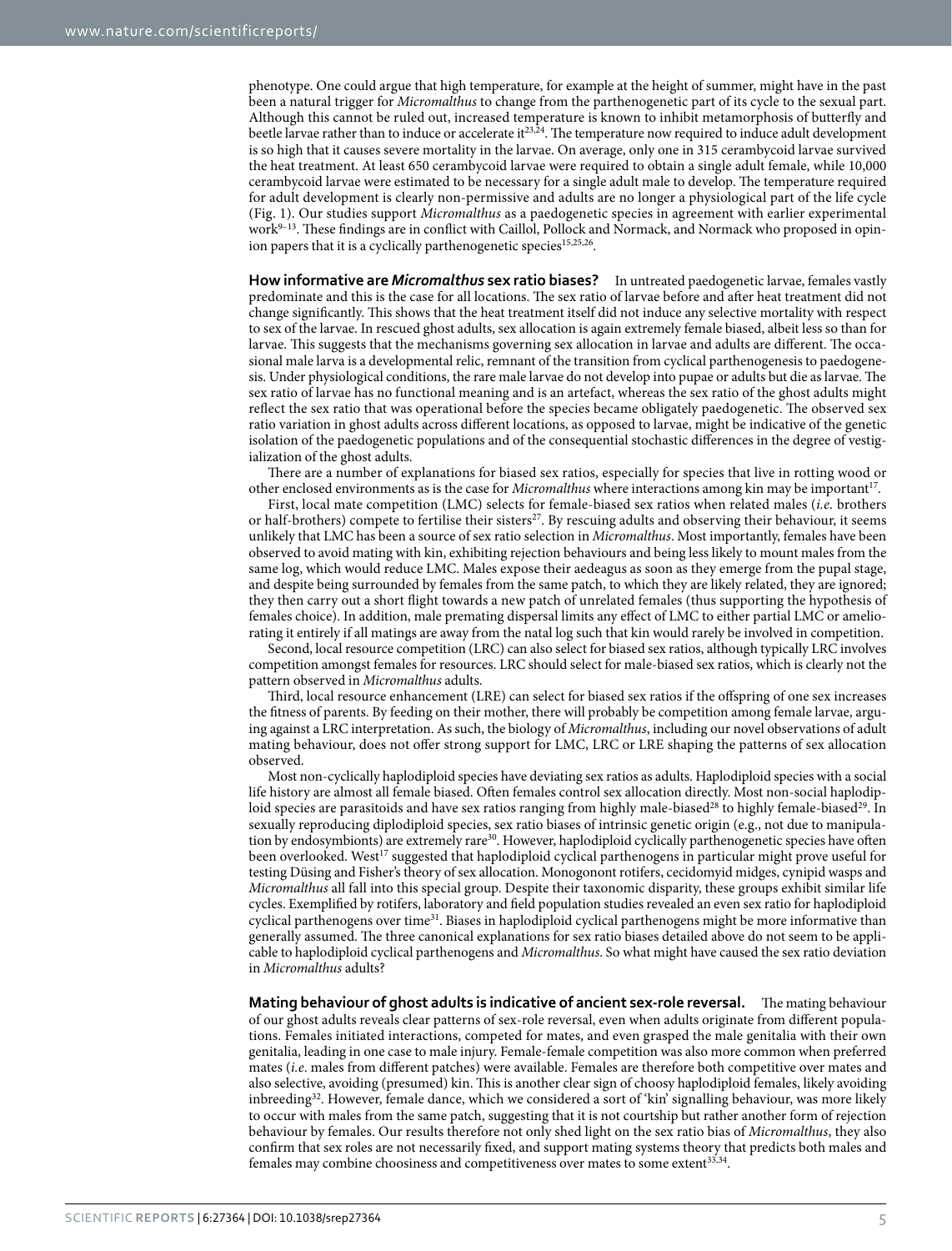**Vestigialization of adults and the loss of sexual reproduction.** Are the adults indeed ghosts and the observed behaviours ancient? Leaky asexuality or rare sex in a predominant asexual species could upset any interpretation of the results. Most cases of cryptic or occasional sexual reproduction involve thelytokous species that have lost sexual reproduction. In cyclically parthenogenetic species becoming paedogenetic, the loss is two-fold: sex as well as the adult stage. In cyclical parthenogenesis the two are linked, however, in neotenic species, the two phenomena are independent of each other. For example, in ambystomid salamanders such as the Mexican axolotl, only the imago stage has been lost for both sexes. Sexual reproduction continues at a juvenile stage, in this case in an aquatic environment instead of in a terrestrial one. In most twisted wing insects (Strepsiptera) or certain scale insects and mealybugs (Hemiptera), the typical adult stage has been lost only for females but not for males, and sexual reproduction has become asymmetrical in the sense that adult males mate with females as larvae or pupae. In *Micromalthus*, both sexual reproduction and (virtually) the adult stages have been lost for both sexes.

The mechanism by which sexual reproduction is lost is of great importance<sup>[35](#page-9-25)</sup>. Diplodiploid cyclically parthenogenetic aphids might lose sex through alterations of periodicity genes or genes that regulate hormonal expression<sup>36</sup>. This can happen so easily that a third of aphid species might be combinations of cyclically parthenogenetic and obligate asexual populations[37.](#page-9-27) Diplodiploid cyclically parthenogenetic waterfleas (Cladocera) lose sex either through hybridogenesis or through a meiosis suppressor gene. Especially in the case of a meiosis suppressor gene, sex could return at any time and re-disappear thereafter. A sex-dependent meiosis suppressor gene cannot maintain itself in haplodiploid organism[s38](#page-9-28)[,39,](#page-9-29) which rules out any of these mechanisms for *Micromalthus*.

The dissection of ghost adults provides evidence that *Micromalthus* can no longer return to sexual reproduc-tion. The adults are physiologically incapable of reproducing<sup>[10–12](#page-9-30),18</sup>. This has been experimentally confirmed and endorsed many times<sup>9,[40](#page-9-31),41</sup>. In the original species description based on adults, LeConte referred to the whole species as feeble and ill-developed<sup>[42](#page-9-33)</sup>. This strongly suggests that *Micromalthus* lost the sexual part of its life cycle a long time ago, allowing for the vast degeneration in the rare ghost adults. The retention of functionless males in otherwise asexual species is well documented, but the retention of sterile females has so far been overlooked<sup>40</sup>. Hebert<sup>40</sup> would consider the production of sterile females as "without precedent". Indeed, the adult females we produced and rarely observed in the field (DKY) are ghost adults. It is well accepted that adults have disappeared completely in many now obligate parthenogenetic species[43](#page-9-34). It also indicates that rare episodes of sexual reproduction are unlikely to contribute to the survival of the observed behavioural pattern or *Micromalthus* as a species.

When sexually reproducing insect species become infected with parthenogenesis-inducing *Wolbachia*, vestigialization of males has been observed<sup>44-46</sup>. A characteristic of decay of sexual functionality in *Wolbachia*-induced thelytokous females of parasitoid wasps is the degeneration of the spermathecae<sup>47–49</sup> as we found in the adults of *Micromalthus*. The extent of vestigialization depends on the age of the association. When *Wolbachia*-infected thelytokous females of various species are treated with antibiotics or heat to kill *Wolbachia*, a continuum ranging from fully functional males to no male production is observed<sup>50</sup>. It seems that behavioural functions like mate recognition are lost before physiological functions like male fertility disappear, or male production ceases altogether. In *Micromalthus*, behavioural functions including mate recognition are still strongly expressed whereas physiological functions have severely degenerated or have been lost altogether. This suggests that either the behaviour of ghost adults is more recent than we assume or that the cost of retaining the behaviour is different in every species; we favour the latter explanation. Nearly neutral behavioural traits might undergo very little decay even after extended periods of relaxed or absent selection<sup>43,46</sup>.

**Unifying features of** *Micromalthus* **and haplodiploid cyclical parthenogens.** Behaviour of lost adults can be reconstructed only in a very small time window. According to fossil records (amber preserved triungulins), cyclical parthenogenesis is at least 112 million years old in *Micromalthus*[51](#page-9-39)[,52.](#page-10-0) The age of paedogenesis in cecidomyid midges has been estimated to be at least 30 million years based on Mexican amber and as old as 145 million years based on Canadian ambe[r53.](#page-10-1) For *Micromalthus,* when functional adults were lost cannot be said yet. In the cyclically parthenogenetic rotifer, *Branchionus calcyciforus*, loss of sex and adults can easily be induced experimentally in the laboratory after 20–30 generations<sup>39</sup>. For insects, it seems to be a much slower process. Several species of the haplodiploid, cyclically parthenogenetic cecidomyid midges living in decaying tree bark and mushrooms, and cynipid wasps living in galls have lost sexual reproduction and the adult phenotype long ago. Two species, the midge *Heteropeza pygmaea*[54–56](#page-10-2) and the gall wasp *Andricus quadrilineatus* Hartig/*A. kiefferi* Pigeot<sup>[57,](#page-10-3)58</sup> seem to be at a similar junction in the evolution of their life cycles. Both species exhibit some striking similarities to the life cycle of *Micromalthus*. The two species produce adults only occasionally, mainly after artificial induction. They exhibit hemocoelous development of the larvae inside the hemocoel of the mother larvae, while *Micromalthus* exhibits matriphagy. These two species have an extreme female bias and adults that are increasingly sterile, while in *Micromalthus* sexual reproduction has disappeared altogether. Both species also show large regional variation in the number and relative sterility of adults produced. The midge, wasp and beetle (*Micromalthus*) have already undergone a functional transition from a cyclically parthenogenetic metamorphosis to a paedogenetic life cycle. Any adults are induced in paedogenetic larvae and develop from paedogenetic larvae. We propose that the sex ratio of these ghost adults is the result of the paedogenetic development. We also propose that all haplodiploid cyclically parthenogenetic species that transition to a paedogenetic life style will exhibit a female bias.

**Probable role of endosymbionts in** *Micromalthus***.** Perhaps the sex-role reversal we observed was the result of reproductive parasites<sup>59-61</sup>. Sex ratio distortion caused by bacteria or parasites, often referred to as endosymbionts, is widespread in arthropods; examples of microbes that manipulate the reproduction of their hap-lodiploid beetle hosts are well known<sup>[62](#page-10-6),[63](#page-10-7)</sup>.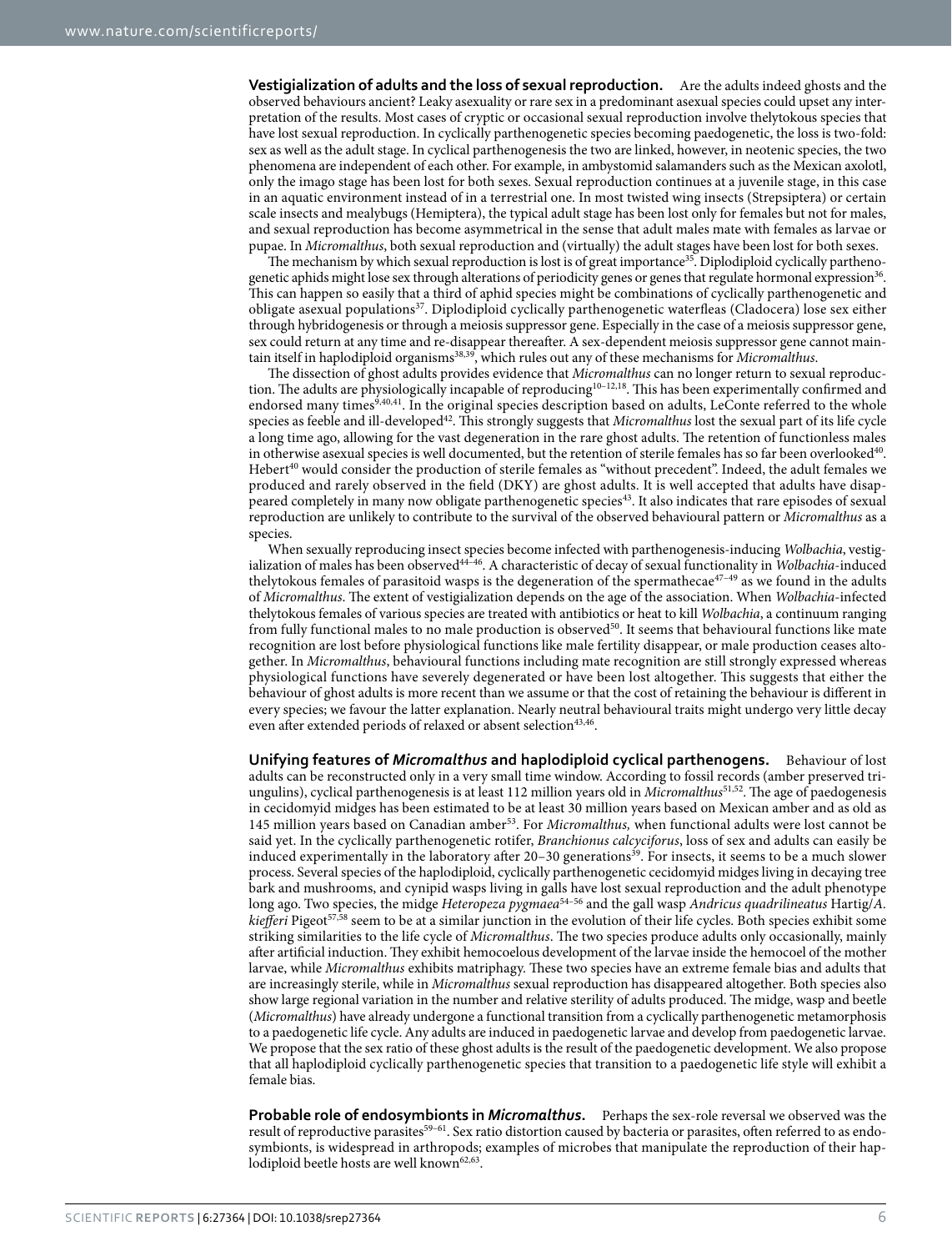*Rickettsia bellii* endosymbionts have been detected in all analysed larvae suggesting they might serve an obligate beneficial role in the larvae which might include restoring diploidy in oocytes during parthenogenetic reproduction as in psocid[s64.](#page-10-8) Assuming for the purpose of argument that the *Rickettsia* do restore diploidy in *Micromalthus*, then the heat required to induce males must be high enough to disable or kill the *Rickettsia* so that haploid male larvae can develop. Indeed, *Rickettsia* cannot be detected in adults. However, this would also postulate that the current form of paedogenesis of *Micromalthus* must be different from the ancestral, holocyclical form of paedogenesis, which we assume was not *Rickettsia* infected. Alternatively, these *Rickettsia* may provide a benefit other than restoring diploidy. Interestingly, *R. bellii* has been associated with male killing in a buprestid beetl[e63.](#page-10-7)

*Wolbachia pipientis* endosymbionts were detected in only 5% of the larvae, which argues against a beneficial association or a still functional association. The absence of the bacteria from the adults is likely a direct consequence of the heat treatment and as such an epiphenomenon. The *Wolbachia* bacteria seem now to be on a trajectory of being lost stochastically. It is possible that the *Wolbachia* infection is a vestige of a sex ratio distortion event, although it does not rule out that these *Wolbachia* might have been beneficial to the adult stage at one time and are now superfluous. In *Acraea* butterflies, male-killing *Wolbachia* can exert such selection pressure upon a species that the endosymbionts can cause sex-role reversal<sup>[65](#page-10-9)</sup>. Selection pressure can lead in some species to rapid suppression of the male-killing effect<sup>66</sup>, while other species are unable to respond to the male-killing effect<sup>67</sup>. The *Wolbachia*-induced extreme shortage of males in the blue moon butterfly, *Hypolimnas bolina,* precipitates female promiscuity[68.](#page-10-12) We see in *Micromalthus* ghost adults the strong maintenance of mate choice that discriminates on the basis of kin selection despite an extreme shortage of males. This suggests that in a given species female response to male scarcity is not predictable. Endosymbionts might explain a female bias and behaviour in *Micromalthus* while it was a sexually reproducing species; endosymbionts cannot explain the observed sex ratio in ghost adults.

Unlike the biases controlled by sex allocation mechanisms and selection, the female bias of ghost adults is probable a temporary by-product of asexual reproduction at a juvenile stage.

By reconstructing adults of an ancient haplodiploid cyclical parthenogen, we have shown that they have strongly female-biased sex ratios in ghost adults. Our behavioural observations of these ghost adults show remarkable sex-role reversal behaviour. We hypothesize that the observed female-biased sex ratio is a physiological consequence of paedogenetic difficulties of producing male offspring, likely characteristic to all haplodiploid cyclical parthenogenetic species transitioning to a paedogenetic life cycle. Unrelated to the female bias of currently induced adults, the recovered behaviours are the consequence of an ancient female-biased sex ratio. This ancient female bias predates the loss of adults and might have been induced by a male-killing sex ratio distorter.

#### **Methods**

**Colonies of** *Micromalthus debilis***.** Oak logs containing colonies of *M. debilis* were collected by DKY in 2002, 2004, 2005 and 2006 from two sites (43.19361°N, −90.23917°W; 43.19360°N, −90.23844°W) in Richland County, 46 miles west of Madison, Wisconsin (USA). Logs from these two sites provided colonies from five different locations. Colonies are separate patches on logs. Logs were reared for five years at Bangor University, kept under constant environmental conditions inside styrofoam boxes ( $18 \pm 2$  °C and 90% RH). The location descriptors are: Location 1, 2002; Location 2, 2004; Location 3, 2006a; Location 4, 2005; and Location 5, 2006b.

**Manipulation of specimens.** The *Micromalthus*-containing wood is tunnelled by larvae parallel to the trunk and up to 2.5 cm deep into the bark. It allows fragmentation using microdissection forceps. Although this method is disruptive it is the only way to reach, observe and collect the small, fragile specimens (legged triungu-lins reach up to 1 mm, while mature cerambycoids attain a length of up to 3.3 mm)<sup>[52](#page-10-0)</sup>. Due to their small size, all procedures were performed under magnification lenses and stereomicroscopes. Whole colonies were isolated in insect containers.

**Heat treatment and the induction of ghost adults.** In February 2005, five, 2004 colonies were exposed to a high temperature treatment (HT<sup>12</sup>: with the photoperiod fixed at 16h light. The treatment consisted of progressively raising the temperature inside the cages containing *Micromalthus* over the course of a month, to a daily maximum of 55 °C at mid-afternoon and a night minimum of 20 °C for 3 weeks (55% RH). The colonies were daily monitored every two hours for the presence of adults. Once adults started emerging (March 2005), they were monitored every hour and counted. Sexing was performed *in situ* and controlled later by examining preserved specimens under the stereomicroscope. The treatment was repeated in March 2007 with two colonies from each of the 2004, 2005 and 2006a and b collections (*i.e.* N= 8 colonies). Adults emerged from only five of these eight colonies; the other three colonies never produced adults as a result of HT.

**Sex ratio of larvae.** To estimate the sex ratio, samples of wood were disaggregated and the larvae counted and sexed in two sets of 24 samples of approximately  $2 \text{ cm}^3$  wood. One of the two sets was exposed to a heat treatment (named After-HT), while the other set was called Before-HT. The controls consisted of populations kept at lab environmental conditions, not exposed to HT (named Controls). Controls allowed testing for natural variation, *i.e.* whether larvae died of natural causes, or other environmental modifications, other than heat and drought. Larval counting was destructive, because once the larvae are exposed to the elements, they can no longer be reintroduced into the tunnels and they die. The moment adults started emerging from the HT populations the wood pieces were opened and the larvae were counted.

**Behavioural assays.** Three hundred and sixty seven adults (350 females and 17 males) were used in experiments of sexual behaviour. They were grouped in 17 sets of mixed sex, with experimental group named Same Patch (as the patch of the male) and Unrelated (different to the patch of the male) and six sets of single sex, female-only groups (experiments) named Controls. The grouping in sets was only governed by the patch and did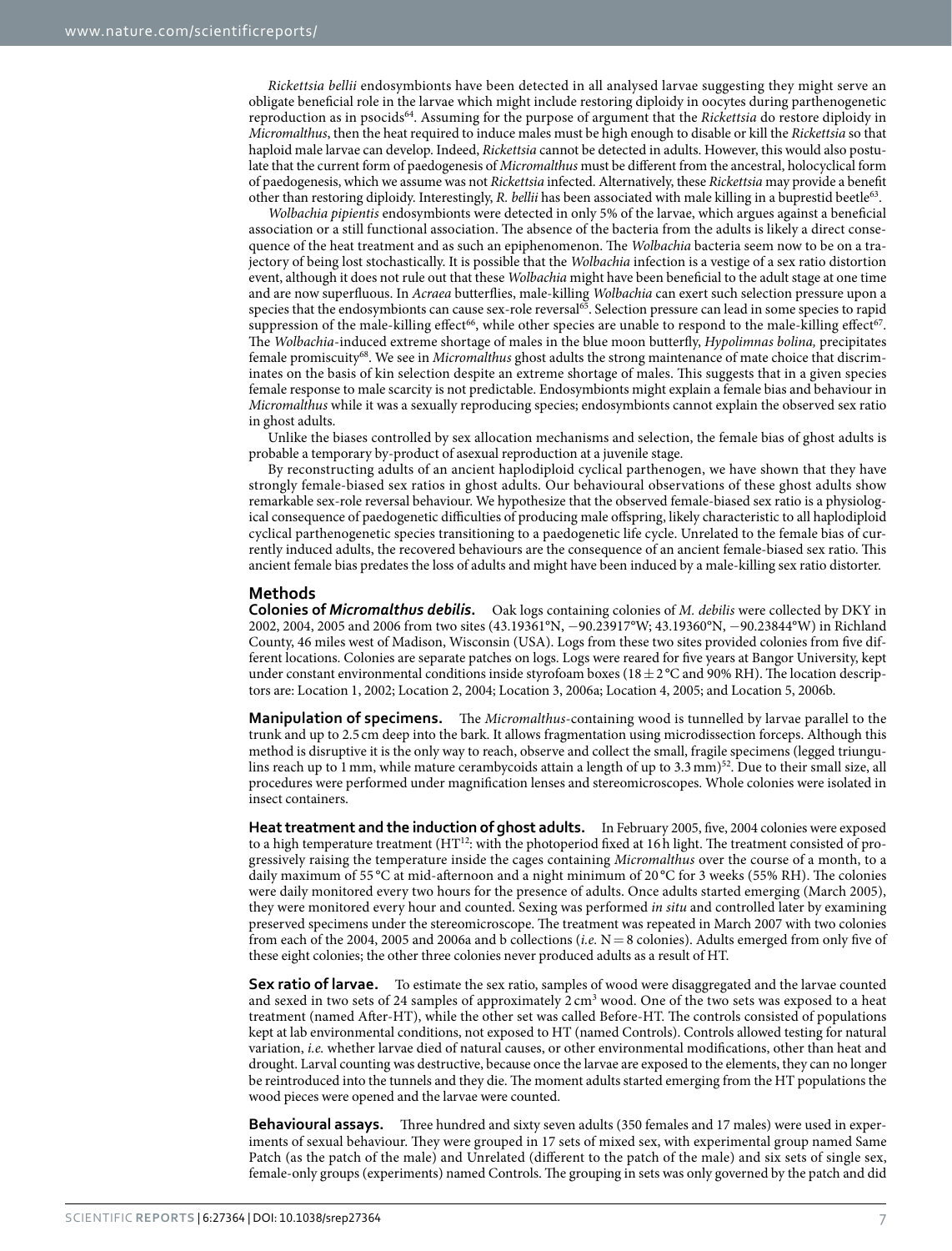not alter the sex ratio. All sets contained 6–21 individuals each (21 individuals was the maximum number that the observer could handle). Each session took place 30 min post-emergence of the adults, once adults were located inside the experimental area. Observations of behaviors lasted a maximum of 55 min because the beetles disappeared inside the wood chips, becoming inactive for the rest of their life span; males did not move anymore, some females flew away in the direction of the light. Several populations did not produce males, therefore the number of experiments on sexual behaviour were limited to the availability of non-impaired males ( $N=17$ ).

The behavioural experiments were conducted with pieces of wood containing *Micromalthus* from three of the five locations. Observations took place under two dissecting microscopes, using up to 40x (Leica ZOOM 2000) and 100x (Leitz, Wetzlar) magnification. Once adults commenced emerging, they did so daily, between 11:30 (earliest) and 17:00 (latest). Behaviours were studied on a specially designed arena consisting of an open glass-disc containing a  $2 \text{ cm}^3$ -size fresh wood piece in the centre.

In each experiment, the male was carefully transferred on the tip of a smooth brush to the wood surface of another female-producing colony (patch of a log). Behaviours were scored by presence/absence of behaviour per female. Females were easily identified not only by size: some kept the wings extended in particular positions, others could not close the elytra, and most had different loads of nymphal phoretic Astigmata mites (these mites were seen solely on females).

#### **Behaviour descriptors.**

- **A** Male discrimination: Females ignored the presence of a male emerging from the same patch of wood. Females ran away from the male; on occasions they faced the males head on and moved their mandibles against the male.
- **B** Female-Female mounting: The females attempted to mount each other at a rate of one per minute. A mounting lasted 10 to 20 seconds ( $N=4$ ) (longer when a larger female was on top).
- **C** Female dance (Movie S1): Immediately after emergence females produced an up-down and sideways shaking of their abdomens while beating their wings.
- **D** Female-Male mounting: Females mounted the male.
- **E** Female combat: Females fought with each other, trying to dislodge the female on top of the male, even piling on the male.
- **F** Females injuring males: Rare behaviour where two females were observed to grasp the male genitalia leading to male injury in one case.

Images and movies were obtained by attaching with a tube adaptor (Brunel Microscopes) a digital camera (SONY Cyber-shot MP, 3x optical zoom) to one of the oculars.

**Life span, anatomy and physiology of ghost adults.** All emerging adults used in the behavioural experiment were followed until death. The life span of 23 females and 12 males was measured; males were the limiting factor in these experiments.

The external morphology of all 1,059 adults was examined. The abdomen was screened with inverted light to detect signs of gross vestigialization and 10 of these were subsequently dissected.

In addition, the abdomen of 50 females involved in the behavioural experiments (plus 10 clearly physically impaired individuals) were dissected and the internal organs, particularly the ovaries, examined.

**Analysis for endosymbionts.** *Micromalthus* larvae were screened for endosymbiosis: 10 individuals from location 2 were investigated by transmission electron microscopy, 60 by molecular analysis (PCR, sequencing), and 22 by fluorescent *in situ* hybridization (FISH) with species-specific probes (for confirmation of localization of relevant species). The 60 and 22 specimens were randomly picked from locations 2, 3, 4 and 5.

For FISH, whole mature cerambycoid larvae were fixed; fixation, hybridization, mounting and confocal microscopy analyses followed methods described in Perotti *et al.*[64](#page-10-8) for whole-specimen FISH on insects.

The 60 above described larvae and 60 non-impaired adult beetles (randomly picked from all adult producing colonies) were screened by PCR amplification using rDNA16S primers for sex ratio distorting bacteria and *wsp*A primers for *Wolbachia* following previously described protocols<sup>[30](#page-9-20),[64](#page-10-8)</sup>.

**Statistical analyses.** A binomial test checked for deviation from expected adult sex ratio (*i.e.* 0.5).

For paired sex ratios before and after HT, frequencies were transformed into proportions (male/(female + male) and compared with a non-parametric Wilcoxon Signed Rank test; to check for normality we used the Kolmogorov-Smirnov test.

To test for the effect of locality on the sex ratios Before and After HT, a Generalized Linear Model was fitted to a Poisson distribution with link log criteria, analysis type Wald and full likelihood ratios. Localities were analysed as main factors. The analyses were two-tailed; we used SPSS v. 22.

For adults, a Likelihood Ratio (LR) was calculated to measure the effect of location on sex ratio between different populations, and the effect of relatedness (Unrelated and Same Patch) between different behaviours. Generalised Linear Mixed Models were used for each of the six behaviours using a Poisson regression with link log to explore random effects of location and behaviour. A Zero-Inflated Poisson regression was initially run for overdispersed zero-inflated data, however, the Vuong test indicated no significant difference with the standard Poisson regression (STATA v. 13.1).

#### **References**

<span id="page-8-0"></span>1. Scali, V. In *Lost Sex. The Evolutionary Biology of Parthenogenesis* (eds Schön, I., Martens, K. & Dijk, P.) 317–346 (Springer, 2009).

<span id="page-8-1"></span>2. Shuker, D. M. & Simmons, L. W. *The Evolution of Insect Mating Systems* (Oxford University Press, 2014).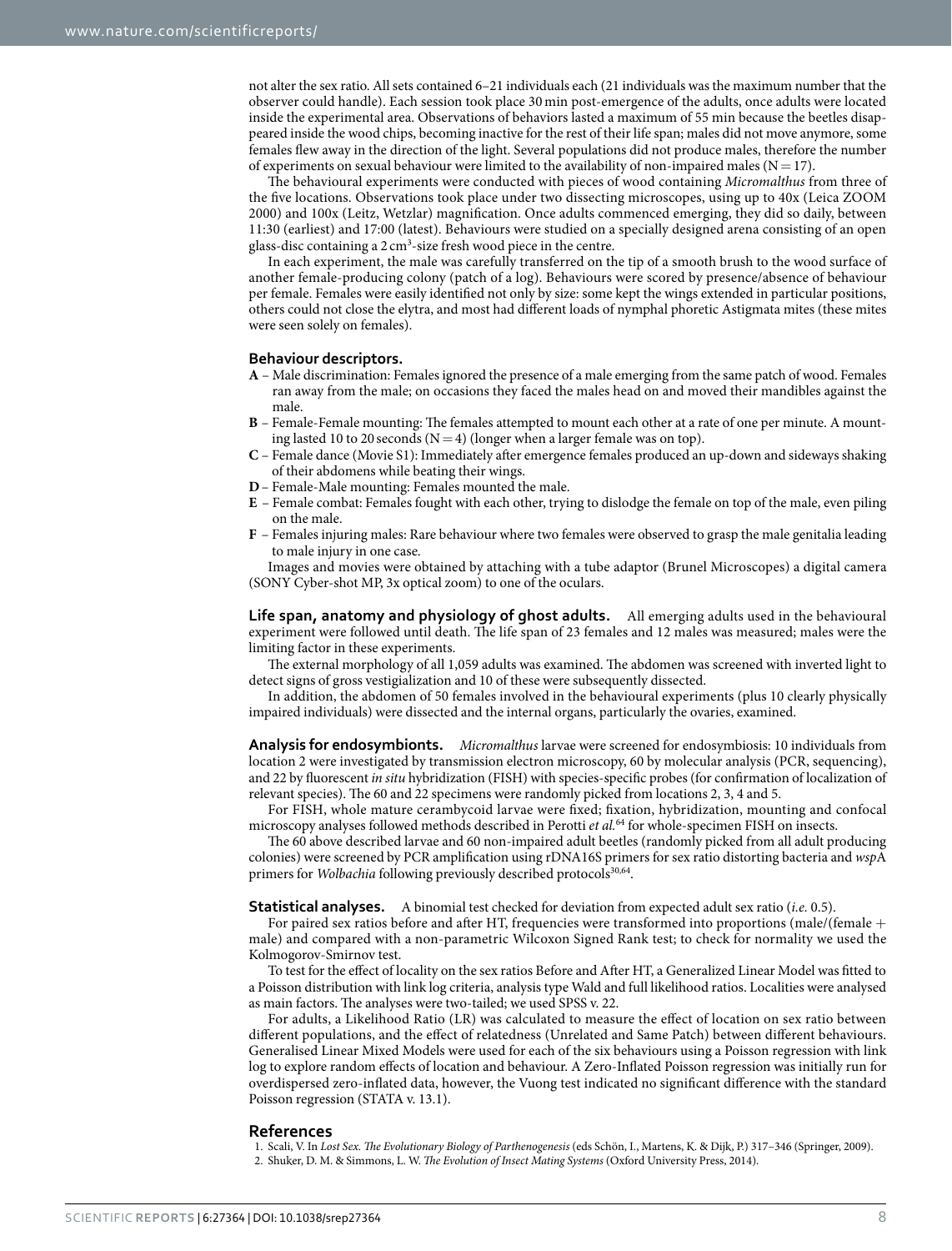- <span id="page-9-0"></span>3. Normark, B. B. & Ross, L. Genetic conflict, kin and the origins of novel genetic systems. *Phil. Trans. R. Soc. London Ser B* **369,** e20130364 (2014).
- 4. Beukeboom, L. W. & Perrin, N. *The Evolution of Sex Determination* (Oxford University Press, 2014).
- 5. Shuker, D. M. & Cook, N. Evolution: Conflict by the sexes, for the sexes. *Curr. Biol.* **24,** R1135–R1137 (2014).
	- 6. Macke, E., Olivieri, I. & Magalhaes, S. Local mate competition mediates sexual conflict over sex ratio in a haplodiploid spider mite. *Curr. Biol.* **24,** 2850–2854 (2014).
	- 7. Hurst, G. D. D. & Werren, J. H. The role of selfish genetic elements in eukaryotic evolution. *Nature Rev. Genet.* **2,** 597–606 (2001).
	- 8. Philips, T. K. A record of *Micromalthus debilis* (Coleoptera : Micromalthidae) from Central America and a discussion of its distribution. *Fla. Entomol.* **84,** 159–160 (2001).
- <span id="page-9-3"></span><span id="page-9-2"></span><span id="page-9-1"></span>9. Kühne, H. Entwicklungsablauf und -stadien von *Micromalthus debilis* LeConte (Col., Micromalthidae) aus einer Laboratoriums-Population [Development and developmental stages of *Micromalthus debilis* LeConte (Col., Micromalthidae) from a laboratory colony]. *Z. Angew. Entomol.* **72,** 157–168 (1972).
- <span id="page-9-30"></span>10. Pringle, J. A. A contribution to the knowledge of *Micromalthus debilis* Lec. (Coleoptera). *Trans. R. Entomol. Soc. London* **87,** 271–286 (1938).
- <span id="page-9-9"></span>11. Scott, A. C. Paedogenesis in the Coleoptera. *Z. Morphol. ökol. Tiere* **33,** 633–653 (1938).
- <span id="page-9-6"></span>12. Barber, H. S. Observations on the life history of *Micromalthus debilis* Lec. (Coleoptera). *Proc. Entomol. Soc. Wash.* **15,** 31–38 (1913).
- 13. Barber, H. S. The remarkable life-history of a new family (Micromalthidae) of beetles. *Proc. Biol. Soc. Wash.* **26,** 185–190 (1913).
- <span id="page-9-4"></span>14. Perotti, M. A., Young, D. K. & Braig, H. R. In *Entomology: Strength in Diversity.* XXII International Congress of Entomology (Brisbane, Australia, 2004).
- <span id="page-9-5"></span>15. Pollock, D. A. & Normark, B. B. The life cycle of *Micromalthus debilis* LeConte (1878) (Coleoptera : Archostemata : Micromalthidae): historical review and evolutionary perspective. *J. Zool. Syst. Evol. Res.* **40,** 105–112 (2002).
- <span id="page-9-8"></span><span id="page-9-7"></span>16. Harari, A. R. & Brockmann, H. J. Insect behaviour-Male beetles attracted by females mounting. *Nature* **401,** 762–763 (1999).
- <span id="page-9-10"></span>17. West, S. A. *Sex Allocation* (Princeton University Press, 2009).
- 18. Scott, A. C. Haploidy and aberrant spermatogenesis in a coleopteran, *Micromalthus debilis* LeConte. *J. Morphol.* **59,** 485–515 (1936).
- <span id="page-9-11"></span>19. Gems, D. *et al.* Two pleiotropic classes of daf-2 mutation affect larval arrest, adult behavior, reproduction and longevity in *Caenorhabditis elegans*. *Genetics* **150,** 129–155 (1998).
- 20. Horowitz, N. H. Biochemical genetics of *Neurospora*. *Adv. Genet.* **3,** 33–71 (1950).
- 21. Suzuki, S. Temperature-sensitive mutations in *Drosophila melanogaster*. *Science* **170,** 695–706 (1970).
- <span id="page-9-12"></span>22. Hodin, J. & Riddiford, L. M. Parallel alterations in the timing of ovarian Ecdysone Receptor and Ultraspiracle expression characterize the independent evolution of larval reproduction in two species of gall midges (Diptera: Cecidomyiidae). *Dev. Genes. Evol.* **210,** 358–372 (2000).
- <span id="page-9-13"></span>23. Singh-Pruthi, H. Prothetely in insects. *Nature* **119,** 391–392 (1927).
- <span id="page-9-14"></span>24. Singh-Pruthi, H. Studies in insect metamorphosis. I. Prothetely in mealworms (*Tenebrio molitor*) and other insects. Effects of different temperatures. *Biol. Rev.* **1,** 139–147 (1924).
- <span id="page-9-15"></span>25. Normark, B. B. *Micromalthus debilis*. (Quick Guide)*. Curr. Biol.* **23,** R430–R431 (2013).
- <span id="page-9-16"></span>26. Caillol, H. Sur le développement anormal d'une espèce de Coléoptère [On the abnormal development of a Coleoptera species]. *Bull. Soc. Linn. Prov*. **2,** 72–86 (1914).
- <span id="page-9-17"></span>27. Kirkendall, L. R. In *Evolution and Diversity of Sex Ratio in Insects and Mites* (eds Wrensch, D. L. & Ebbert, M. A.) Ch. 7, (Chapman & Hall, 1993).
- <span id="page-9-18"></span>28. Johns, R. C. & Whitehouse, M. E. A. Mass rearing of two larval parasitoids of *Helicoverpa* spp. (Lepidoptera: Noctuidae): *Netelia producta* (Brullé) and *Heteropelma scaposum* (Morley) (Hymenoptera: Ichneumonidae) for field release. *Aust. J. Entomol.* **43,** 83–87  $(2004)$
- <span id="page-9-19"></span>29. Wang, X., Werren, J. H. & Clark, A. G. Genetic and epigenetic architecture of sex-biased expression in the jewel wasps *Nasonia vitripennis* and *giraulti*. *Proc. Natl. Acad. Sci. USA* **112,** E3545–E3554 (2015).
- <span id="page-9-21"></span><span id="page-9-20"></span>30. Perotti, M. A. *et al.* The sex ratio distortion in the human head louse is conserved over time. *BMC Genet.* **5,** 10 (2004).
- 31. Aparici, E., Carmona, M. J. & Serra, M. Evidence for an even sex allocation in haplodiploid cyclical parthenogens. *J. Evol. Biol*. **15,** 65–73 (2002).
- <span id="page-9-22"></span>32. Tien, N. S. H., Massourakis, G., Sabelis, M. W. & Egas, M. Mate choice promotes inbreeding avoidance in the two-spotted spider mite. *Exp. Appl. Acarol.* **54,** 119–124 (2011).
- <span id="page-9-24"></span><span id="page-9-23"></span>33. Kvarnemo, C. & Ahnesjö, I. In *Sex Ratios* (ed Hardy, I. C. W.) (Cambridge University Press, 2002).
- 34. Dougherty, L. R. & Shuker, D. M. The effect of experimental design on the measurement of mate choice: a meta-analysis. *Behav. Ecol.* **26,** 311–319 (2015).
- <span id="page-9-25"></span>35. Flatt, T., Heyland, A. & Stearns, S. C. In *Mechanisms of Life History Evolution. The Genetics and Physiology of Life History Traits and Trade-Offs* (eds Flatt, T. & Heyland, A.) 375–379 (Oxford University Press, 2011).
- <span id="page-9-26"></span>36. Simon, J.-C., Rispe, C. & Sunnucks, P. Ecology and evolution of sex in aphids. *Trends Ecol. Evol.* **17,** 34–39 (2002).
- <span id="page-9-28"></span><span id="page-9-27"></span>37. Moran, N. A. The evolution of aphid life cycles. *Ann. Rev. Entomol.* **37,** 321–348 (1992).
- 38. Simon, J.-C., Delmotte, F., Rispe, C. & Crease, T. Phylogenetic relationships between parthenogens and their sexual relatives: the possible routes to parthenogenesis in animals. *Biol. J. Linn. Soc.* **79,** 151–163 (2003).
- <span id="page-9-29"></span>39. Serra, M. & Snell, T. W. In *Lost Sex. The Evolutionary Biology of Parthenogenesis* (eds Schön, I., Martens, K. & Van Dijk, P.) 281–294 (Springer, 2009).
- <span id="page-9-31"></span>40. Hebert, P. D. N. In *The Evolution of Sex and its Consequences Experimentia Supplementum* (ed Stearns, S.C.) 175–195 (Birkhäuser Verlag, 1987).
- <span id="page-9-32"></span>41. Bell, G. *The Masterpiece of Nature: The Evolution and Genetics of Sexuality* (University of California Press, 1982).
- <span id="page-9-33"></span>42. LeConte, J. L. The Coleoptera of Michigan. 1. Descriptions of new species. *Proc. Am. Philos. Soc*. **17,** 593–626 (1878).
- <span id="page-9-34"></span>43. van der Kooi, C. J. & Schwander, T. On the fate of sexual traits under asexuality. *Biol. Rev.* **89,** 805–819 (2014).
- <span id="page-9-35"></span>44. Koivisto, R. K. K. & Braig, H. R. Microorganisms and parthenogenesis. *Biol. J. Linn. Soc.* **79,** 43–58 (2003).
- 45. Braig, H. R., Turner, B. D., Normark, B. B. & Stouthamer, R. In *Progress in Asexual Reproduction* Vol. 11 *Reproductive Biology of Invertebrates* (ed Hughes, R. N.) 1–62 (John Wiley & Sons, 2002).
- <span id="page-9-38"></span>46. Ma, W.-J., Pannebakker, B. A., Beukeboom, L. W., Schwander, T. & van de Zande, L. Genetics of decayed sexual traits in a parasitoid wasp with endosymbiont-induced asexuality. *Heredity* **113,** 424–431 (2014).
- <span id="page-9-36"></span>47. Pannebakker, B. A. *et al.* Sexual functionality of *Leptopilina clavipes* (Hymenoptera: Figitidae) after reversing *Wolbachia*-induced parthenogenesis. *J. Evol. Biol*. **18,** 1019–1028 (2005).
- 48. Gottlieb, Y. & Zchori-Fein, E. Irreversible thelytokous reproduction in *Muscidifurax uniraptor*. *Entomol. Exp. Appl.* **100,** 271–278 (2001).
- 49. Kraaijeveld, K., Franco, P., De Knijff, P., Stouthamer, R. & Van Alphen, J. J. M. Clonal genetic variation in a *Wolbachia*-infected asexual wasp: horizontal transmission or historical sex? *Mol. Ecol.* **20,** 3644–3652 (2011).
- <span id="page-9-37"></span>50. Stouthamer, R., Luck, R. F. & Hamilton, W. R. Antibiotics cause parthenogenetic *Trichogramma* to revert to sex. *Proc. Natl. Acad. Sci. USA* **87,** 2424–2427 (1990).
- <span id="page-9-39"></span>51. Beutel, R. G. & Hornschemeyer, T. Larval morphology and phylogenetic position of *Micromalthus debilis* LeConte (Coleoptera : Micromalthidae). *Syst. Entomol.* **27,** 169–190 (2002).